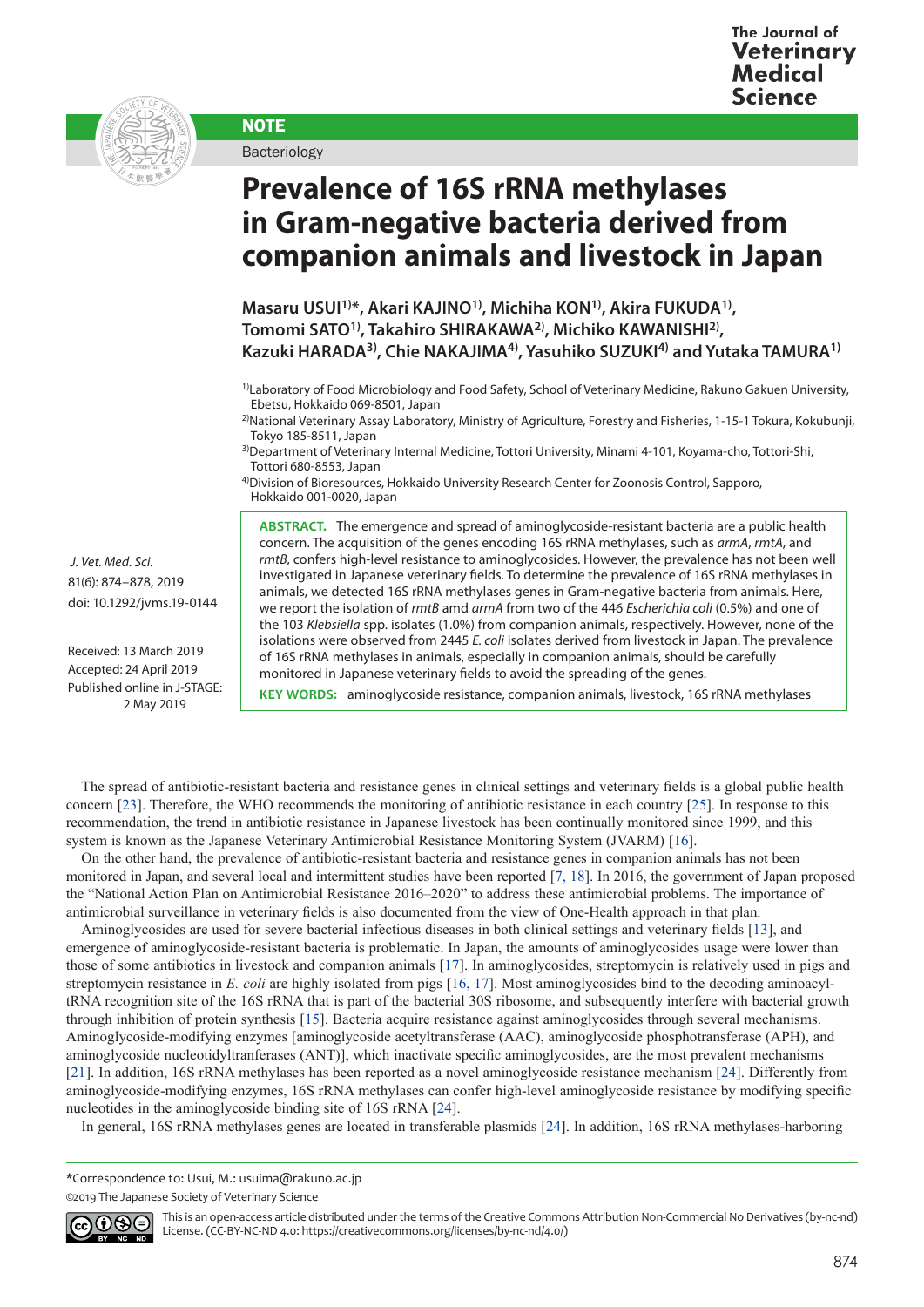plasmids frequently contain other classes of antibiotic resistance genes such as β-lactamase genes [[24](#page-4-3)]. Therefore, these observations warn the increase of multi-drug resistant bacteria by an acquisition of 16S rRNA methylase-harboring plasmid. Although 16S rRNA methylases possessing Gram-negative bacteria has been found in livestock and companion animals in foreign countries [[5, 24, 27](#page-3-5)], the isolation and prevalence have not been reported in Japanese animals. In this study, we investigated the prevalence of 16S rRNA methylase genes in Gram-negative bacteria isolated from companion animals and livestock in Japan.

A total of 212 and 234 *Escherichia coli* isolated from feces samples of dogs that visited 13 veterinary hospitals (all these hospitals are located in Ebetsu city, Japan) in 2005 and 2015–2016, respectively. A total of 1,029 and 1,418 *E. coli* isolates derived from livestock (cattle, pigs, and chicken feces) were collected by the JVARM in 2004–2005 and 2013–2014, respectively [[16](#page-3-0)]. In addition, a total of 103 *Klebsiella* spp. [[9\]](#page-3-6), 60 *Enterobacter* spp. [[8\]](#page-3-7), and 81 *Acinetobacter* spp. isolates, obtained from clinical specimens collected from dogs and cats between 2003 and 2015, were used for this study. Bacterial identification was conducted using matrix-assisted laser desorption/ionization—time of light mass spectrometry (MALDI-TOF MS) with the Bruker MALDI Biotyper system (Bruker Daltonics, Bremen, Germany) [[3](#page-3-8)].

To screen aminoglycoside-resistant isolates, minimum inhibitory concentrations (MICs) of gentamicin (Sigma-Aldrich, St. Louis, MO, U.S.A.) were determined using the agar dilution method according to Clinical Laboratory Standards Institute (CLSI) guidelines [[2, 24](#page-3-9)]. *E. coli* ATCC25922, *Staphylococcus aureus* ATCC29213, *Enterococcus faecalis* ATCC29212, and *Pseudomonas aeruginosa* ATCC27853 were used as quality control strains. In gentamicin-resistant isolates, MICs of several types of aminoglycosides [amikacin, neomycin, and apramycin (all obtained from Sigma-Aldrich)] were determined to screen putative 16S rRNA methylase positive isolates according to a previous study [[24](#page-4-3)]. Interpretations for neomycin and apramycin resistance were defined according to a previous report [\[10\]](#page-3-10), because of the no definition in CLSI guidelines. MIC of arbekacin (Sigma-Aldrich), which is not modified by most aminoglycoside-modifying enzymes, was also determined in the putative 16S rRNA methylase positive isolates [\[4](#page-3-11)]. The breakpoint for arbekacin was similar to that for amikacin as defined by CLSI guidelines (≥32 *µ*g/m*l*) [[2](#page-3-9)].

Some *E. coli* isolates derived from canine feces were resistant to gentamicin (MIC ≥16  $\mu$ g/m*l*; 15.6 and 29.5% in 2005 and 2015–2016, respectively; Table 1). In contrast, *E. coli* isolates derived from livestock feces were rarely resistant to gentamicin (1.9 and 1.0% in 2004–2005 and 2013–2014, respectively; Table 1). Gentamicin-resistant *Klebsiella*, *Enterobacter*, and *Acinetobacter* spp. isolates derived from companion animals in 2003–2015 were 31.1, 26.2, and 6.2% of the total, respectively (Table 1). From the MIC values of aminoglycosides, three putative 16S rRNA methylases-positive isolates were found in two *E. coli* isolates (RGU-60 and RGU-78) and one *Klebsiella pneumoniae* isolate (KL39) (Table 2). In contrast, none of the putative 16S rRNA methylase positive isolates were found in *Enterobacter* or *Acinetobacter* spp. derived from companion animals.

Three of the putative 16S rRNA methylases-positive isolates were screened for 16S rRNA methylases genes (i.e., *armA*, *rmtA*, *rmtB*, *rmtC*, *rmtD*, *rmtE*, and *npmA*) using PCR and DNA sequencing [\[4, 6, 29](#page-3-11)]. The *rmtB* gene was found in two *E. coli* isolates from dogs in 2005 (0.9% of total isolates in 2005 and 0.5% of *E. coli* isolates from canine feces), and *armA* gene was found in one *K. pneumoniae* isolate (1.0%) derived from canine feces in 2015 (Tables 1 and 2).

MICs of streptomycin, ampicillin, and tetracycline (all obtained from Sigma-Aldrich) were determined as described above. Each isolate was evaluated for the presence of genes for aminoglycoside-modifying enzymes (*aadA1*, *aac(3)*, *aadB*, *aphA1*, *aphA2*, *strA*, *strB*, and *aac(6')-Ib-cr*) [[14, 19\]](#page-3-12), β-lactamases (*bla*<sub>IEM</sub>, *bla*<sub>CMY-2</sub>, *bla*<sub>CMY-2</sub>, *bla*<sub>CMY-2</sub>, *bla*<sub>DHA</sub>) [[12, 20, 28](#page-3-13)], and tetracycline resistance (*tetA, tetB, tetC, tetD, tetE,* and *tetG*) [[11\]](#page-3-14) using PCR.

Isolates RGU-60 and KL39 were resistant to neomycin and possessed the aminoglycoside phosphotransferase gene *aphA1*, which is related to neomycin (fradiomycin) and kanamycin resistance (Table 2). All three 16S rRNA methylases-positive isolates were resistant to streptomycin and possessed the aminoglycoside phosphotransferase genes, *strA* and *strB*, which are related to streptomycin resistance. All three 16S rRNA methylases positive isolates were resistant to ampicillin and possessed the  $bla_{\text{TEM}}$ gene (Table 2). In addition, isolate KL 39 possessed the β-lactamase genes *bla*<sub>SHV</sub> and *bla*<sub>DHA</sub>, and isolates RGU-60 and KL39 were resistant to tetracycline and possessed the *tetA* gene.

Transferability of 16S rRNA methylases genes in *E. coli* was determined using previously described broth-mating methods, with slight modifications [[22](#page-4-4)]. Briefly, the recipients were rifampicin-resistant *E. coli* K12 DH5α strain and mating was conducted at 37°C. Transconjugants were selected on Mueller-Hinton agar supplemented with 50 *µ*g/m*l* rifampicin (Sigma-Aldrich) and 4 *µ*g/m*l* gentamicin. Broth-mating methods were repeated three times. Some transconjugants were randomly selected and characterized by MIC determination of tested antibiotics and possession of antibiotic resistance genes.

The *rmtB* genes were transferred from isolates RGU-60 and RGU-78 to the recipient strain using the broth mating method, with transfer frequencies of  $1.7 \times 10^{-5}$  and  $2.4 \times 10^{-3}$ , respectively (Table 2). All transconjugants were resistant to gentamicin, amikacin, arbekacin, streptomycin, and ampicillin (Table 2) and possessed the *rmtB*,  $strA$ ,  $strB$ , and  $bla$ <sub>TEM</sub> genes. Some transconjugants from an isolate, RGU-60, as donor were susceptible to neomycin, apramycin, and tetracycline. In these transconjugants, some resistance genes (*aphA1* and *tetA*) were not transferred together with *rmtB* genes.

In this study, the prevalence of gentamicin resistance in *E. coli* isolates from Japanese livestock was found to be low (<2.0%), and no 16S rRNA methylases genes were found in these isolates. In China, amikacin-resistant *E. coli* and 16S rRNA methylases genes (*rmtB*, *armA*, and *rmtE*) were observed in 19.7 and 18.5% of isolates derived from livestock, respectively [[27\]](#page-4-5). In general, usage of veterinary antibiotics appears to contribute to the appearance of antibiotic resistance in *E. coli* isolates from healthy livestock [[1\]](#page-3-15). In addition, an increase in prevalence of 16S rRNA methylases genes is attributed to use of amikacin and/ or arbekacin [\[24](#page-4-3)]. These antibiotics are used as growth promoters in livestock in China [[27](#page-4-5)] but not in Japan. Therefore, these observations may explain the low prevalence of gentamicin-resistant *E. coli* in livestock in Japan.

Our results showed the higher prevalence of gentamicin-resistant Gram-negative bacteria in companion animals than in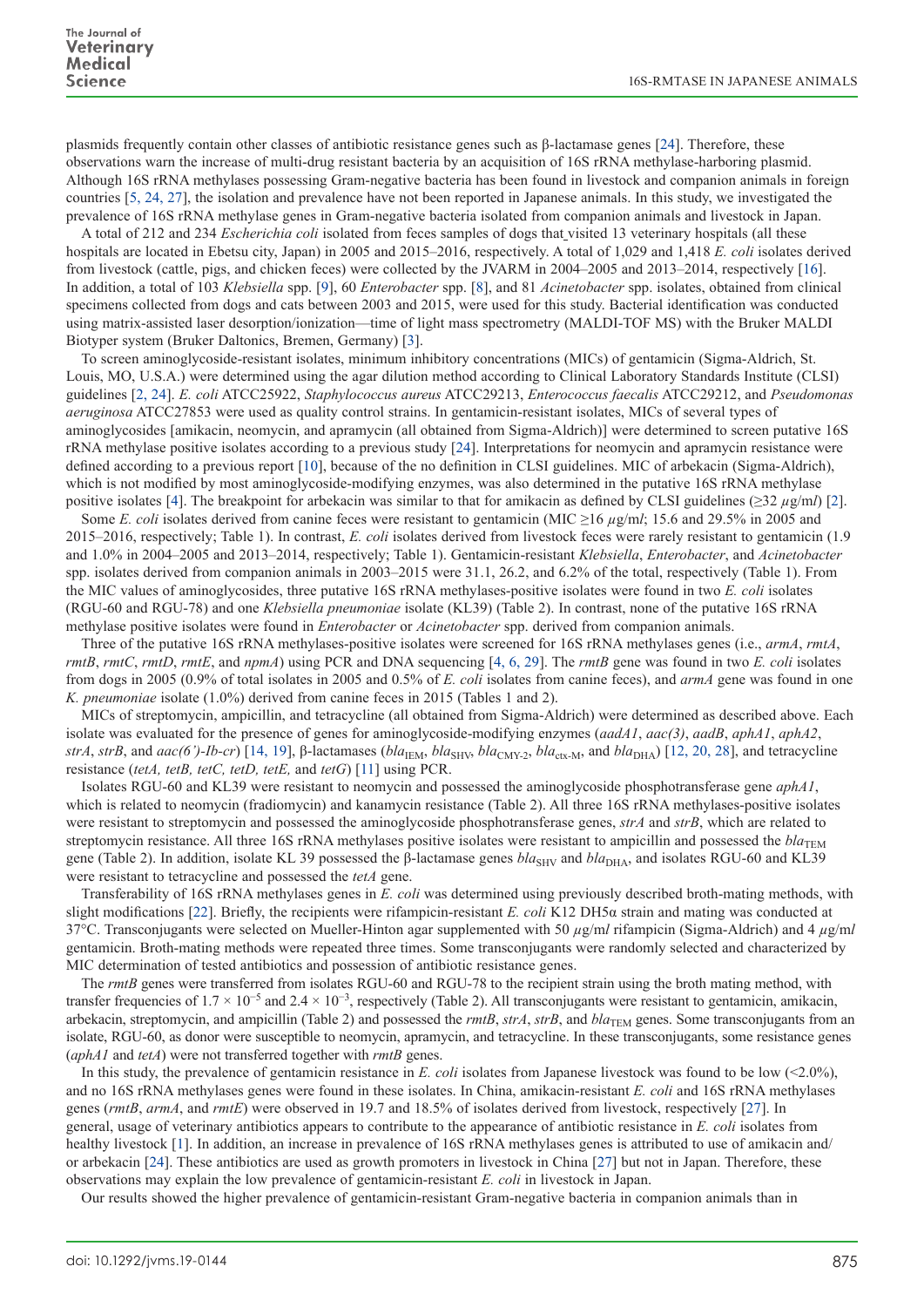| 69 (29.5%)<br>33 (15.6%)<br>32 (31.1%)<br>$7(26.2\%)$<br>14 (1.0%)<br>$20(1.9\%)$<br>234<br>212<br>2013-2014 1,418<br>2004-2005 1,029<br>2015-2016<br>2003-2015<br>2003-2015<br>2005<br>Year<br><b>Bacterial</b> species<br>Enterobacter spp.<br>Escherichia coli<br>spp.<br>Klebsiella<br>E. coli<br>E. coli<br>Cattle, Pig, Chicken fecal samples E. coli<br>anine, Feline clinical specimens<br>Janine fecal samples<br>Origin |                                                         |
|-----------------------------------------------------------------------------------------------------------------------------------------------------------------------------------------------------------------------------------------------------------------------------------------------------------------------------------------------------------------------------------------------------------------------------------|---------------------------------------------------------|
|                                                                                                                                                                                                                                                                                                                                                                                                                                   | Gentamicin resistance <sup>a)</sup> 16S rRNA methylases |
|                                                                                                                                                                                                                                                                                                                                                                                                                                   | rmtB 2 (0.9%                                            |
|                                                                                                                                                                                                                                                                                                                                                                                                                                   |                                                         |
|                                                                                                                                                                                                                                                                                                                                                                                                                                   |                                                         |
|                                                                                                                                                                                                                                                                                                                                                                                                                                   |                                                         |
|                                                                                                                                                                                                                                                                                                                                                                                                                                   | armA 1 (1.0%)                                           |
|                                                                                                                                                                                                                                                                                                                                                                                                                                   |                                                         |
| $5(6.2\%)$<br>2003-2015<br>Acinetobacter spp.                                                                                                                                                                                                                                                                                                                                                                                     |                                                         |

| i                    |
|----------------------|
| $\frac{1}{2}$<br>I   |
|                      |
|                      |
|                      |
|                      |
| $\overline{a}$       |
|                      |
|                      |
|                      |
|                      |
|                      |
|                      |
|                      |
|                      |
|                      |
|                      |
|                      |
|                      |
|                      |
|                      |
|                      |
|                      |
|                      |
|                      |
| ;                    |
|                      |
|                      |
|                      |
|                      |
|                      |
| ï                    |
|                      |
|                      |
|                      |
|                      |
| ì                    |
|                      |
|                      |
|                      |
|                      |
| i                    |
| í                    |
|                      |
|                      |
|                      |
|                      |
|                      |
|                      |
|                      |
|                      |
|                      |
|                      |
|                      |
|                      |
|                      |
|                      |
| I                    |
| ;<br>;               |
|                      |
|                      |
|                      |
|                      |
|                      |
| $\ddot{\phantom{a}}$ |
|                      |
|                      |
|                      |
|                      |
| l                    |
| į                    |
|                      |
|                      |
|                      |
|                      |
|                      |
|                      |
| i                    |
|                      |
|                      |
| l                    |
|                      |
|                      |
| able                 |

| Origin                                                                                                 | Prevalence of gentamicin-resistant bacteria and 16S rRNA methylases genes in Japanese animals<br><b>Bacterial</b> species |                      | Year                                        | $\mathbf n$                                            |                         |                                 | Gentamicin resistance <sup>a)</sup>            |                                          |                                          | 16S rRNA methylases                     |                                                              |                                                                           |                                                                                           |                                    |
|--------------------------------------------------------------------------------------------------------|---------------------------------------------------------------------------------------------------------------------------|----------------------|---------------------------------------------|--------------------------------------------------------|-------------------------|---------------------------------|------------------------------------------------|------------------------------------------|------------------------------------------|-----------------------------------------|--------------------------------------------------------------|---------------------------------------------------------------------------|-------------------------------------------------------------------------------------------|------------------------------------|
| Canine fecal samples                                                                                   | Escherichia coli<br>E. coli                                                                                               |                      | 2015-2016<br>2005                           | 234<br>212                                             |                         |                                 | 69 (29.5%)<br>33 (15.6%)                       |                                          |                                          | rmtB 2 (0.9%<br>$\circ$                 |                                                              |                                                                           |                                                                                           |                                    |
| Cattle, Pig, Chicken fecal samples                                                                     | E. coli<br>E. coli                                                                                                        |                      | 2004-2005<br>2013-2014                      | 1,418<br>1,029                                         |                         |                                 | 14 (1.0%)<br>20 (1.9%)                         |                                          |                                          | $\circ$<br>$\circ$                      |                                                              |                                                                           |                                                                                           |                                    |
| Canine, Feline clinical specimens                                                                      | Acinetobacter spp<br>Enterobacter spp.<br>Klebsiella spp.                                                                 |                      | 2003-2015<br>$2003 - 2015$<br>$2003 - 2015$ | 103<br>$65$<br>$\overline{\text{8}}$                   |                         |                                 | 32 (31.1%)<br>17 (26.2%)<br>$5(6.2\%)$         |                                          |                                          | armA 1 (1.0%)<br>$\circ$<br>$\circ$     |                                                              |                                                                           |                                                                                           |                                    |
| Table 2. Characterization of 16S rRNA methylases-positive isolates from dogs and their transconjugants |                                                                                                                           |                      |                                             |                                                        |                         | MIC $(\mu g/m)^a$               |                                                |                                          |                                          |                                         |                                                              |                                                                           | Antibiotic resistance genes                                                               |                                    |
| Strain name                                                                                            | <b>Bacterial</b> species                                                                                                  | Year                 | $\frac{GM}{(16)^6}$                         | $\frac{\text{AMK}}{(\text{64})^{\text{b}}}$            | $(32)^c$<br>NEO         | $\frac{\text{APR}}{(64)^\circ}$ | $(32)^{d)}$<br><b>ABK</b>                      | $(64)$ <sup>c</sup> )<br><b>NS</b>       | <b>ABPC</b><br>$(32)^{b)}$               | $(16)^{b}$<br>TET                       | methylases<br>16S rRNA                                       | modifying enzyme<br>Aminoglycoside-                                       | Beta-lactamase genes                                                                      | Tetracycline<br>resistance<br>gene |
| RGU-78<br>RGU-60<br>KL39<br>positive isolates<br>methylase-<br>16S <sub>rRNA</sub>                     | Klebsiella pneumoniae<br>Escherichia coli<br>E. coli                                                                      | 2005<br>2005<br>2015 | >256<br>>256<br>$>256$                      | >256<br>>256<br>>256                                   | >256<br>256<br>$\infty$ | 16<br>16<br>$\infty$            | >128<br>>128<br>>128                           | $>128$<br>>128<br>$\mathcal{Z}$          | >128<br>>128<br>>128                     | 512<br>$\mathfrak{c}$<br>$\overline{ }$ | armA<br>$rmtB$<br>rmB                                        | aphA1, strA, strB<br>aphA1, strA, strB<br>strA, strB                      | $bla_{\rm TEM}$ , $bla_{\rm SHV}$ , $bla_{\rm DHA}$<br>$bla_{\rm TEM}$<br>$bla_{\rm TEM}$ | tetA<br>tetA                       |
| TC-RGU-60-2<br>TC-RGU-60-3<br>TC-RGU-78-1<br>TC-RGU-60-<br>DH5a<br>Transconjugants<br>Recipient        | E. coli                                                                                                                   |                      | >256<br>$>256$<br>$>256$<br>$0.25$<br>>256  | >256<br>$>256$<br>$>256$<br>>256<br>$\widetilde{C}$ :0 | >256<br>>256<br>$\sim$  | $\frac{6}{1}$<br>$\geq$         | >128<br>>128<br>>128<br>>128<br>$\overline{a}$ | $>128$<br>>128<br>$>128$<br>>128<br>0.25 | >128<br>$>128$<br>>128<br>>128<br>$\sim$ | 3<br>$\sim$<br>$\mathbf{\sim}$          | $\mathit{rmtB}$<br>$\mathit{rmtB}$<br>rmB<br>$\mathit{rmtB}$ | aphA1, strA, strB<br>aphA1, strA, strB<br>$strA, \, strB$<br>$str4, strB$ | $bla_{\rm TEM}$<br>$bla_{\rm TEM}$<br>$bla_{\rm TEM}$                                     | tetA                               |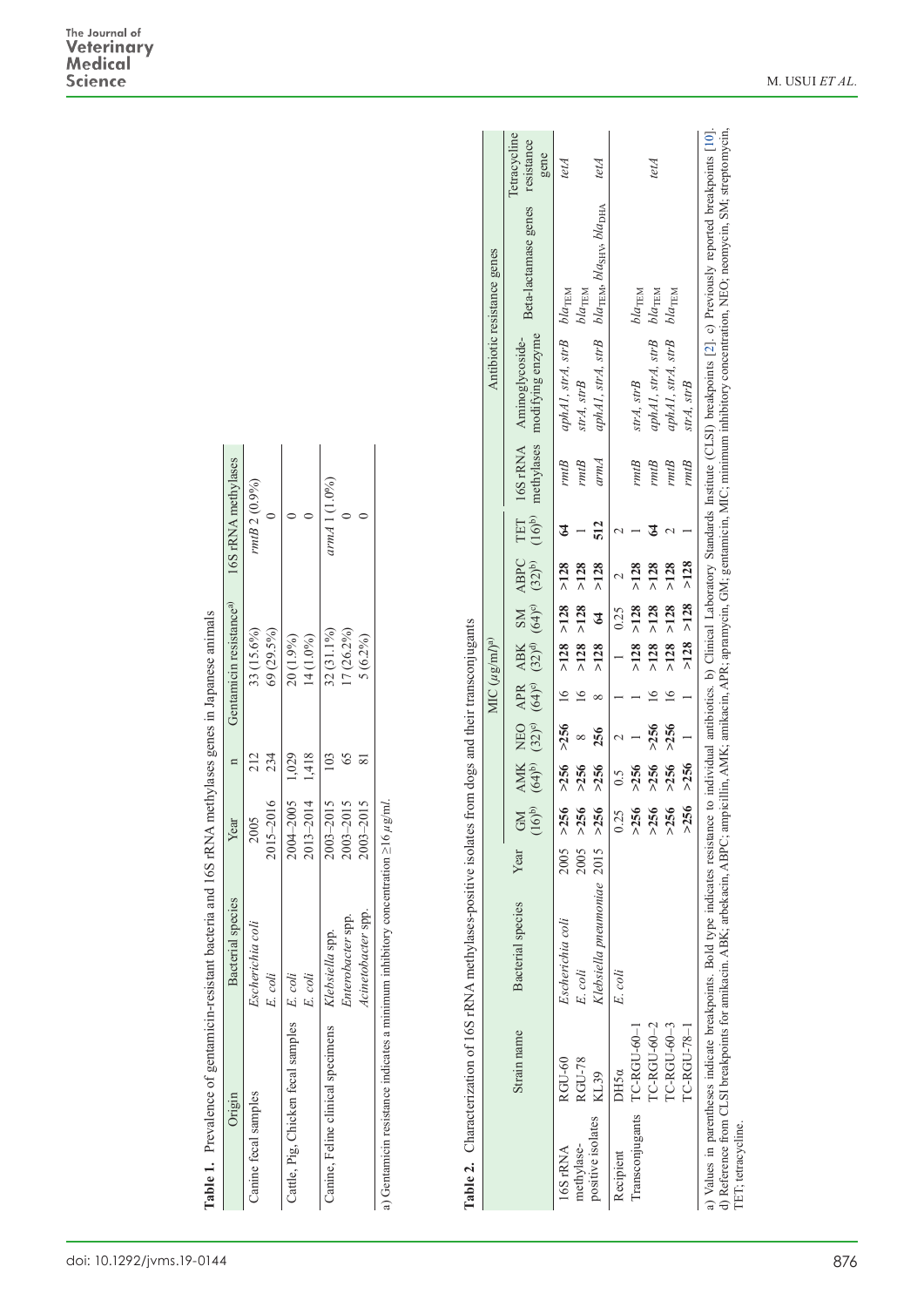livestock. Although the total amount of aminoglycosides usage in companion animals were not higher than those of the other antibiotics in companion animals, the amount of gentamicin usage were more than half in aminoglycosides [\[17\]](#page-3-3). Gentamicin are frequently used for companion animals mainly as external medicine (Personal communication). External usage of antibiotics would affect the antibiotic resistance in Enterobacteriaceae, although the direct verification has not been reported. The high rates of gentamicin resistance in companion animals would be related to the usage of gentamicin in companion animals.

16S rRNA methylases-positive strains were resistant to not only aminoglycosides but also to other classes of antibiotics, and *rmtB* genes were easily transferred to other *E. coli* strains. In addition, some resistance genes ( $strA$ ,  $strB$ , and  $bla_{\text{TEM}}$ ) were invariably transferred with 16S rRNA methylases genes. In general, 16S rRNA methylases genes are present in plasmids with other antibiotic resistance genes [[24](#page-4-3)]. Although more detailed analyses are needed to characterize the 16S rRNA methylases-harboring plasmid found in this study, these plasmids contribute to multi-drug resistance.

Two types of 16S rRNA methylases genes were detected in companion animals, which are in close contact with humans. It indicates the possibility of the transmission of 16S rRNA methylase gene possessed bacteria and/or the harboring plasmids between human and companion animals, at relatively easy. According to the previous study, the sporadic spread of a specific *K. pneumoniae* lineage that possessed *rmtB* has been reported from companion animals, and this lineage (ST37) is also isolated form clinical setting in China [[26](#page-4-6)]. This observation may support the possibility. On the contrast, the prevalence of 16S rRNA methylase genes in companion animals in this study was lower compared with the neighbor country, China, corresponding with the low prevalence of 16S rRNA methylase genes in human clinical settings in Japan [[24](#page-4-3)]. Thus, current risk of the transmission of 16S rRNA methylase gene between human and companion animals should be estimated low in Japan. However, it should be required the continuous monitoring from the view of multidrug resistance of the isolated 16S rRNA methylase positive bacteria and the co-transferable aspect with other antimicrobial resistance.

ACKNOWLEDGMENT. We thank the members of the Livestock Hygiene Service Centers for providing *E. coli* isolate.

## **REFERENCES**

- <span id="page-3-15"></span>1. Asai, T., Kojima, A., Harada, K., Ishihara, K., Takahashi, T. and Tamura, Y. 2005. Correlation between the usage volume of veterinary therapeutic antimicrobials and resistance in *Escherichia coli* isolated from the feces of food-producing animals in Japan. *Jpn. J. Infect. Dis.* **58**: 369–372. [\[Medline\]](http://www.ncbi.nlm.nih.gov/pubmed/16377870?dopt=Abstract)
- <span id="page-3-9"></span>2. Clinical and Laboratory Standards Institute. 2013.Performance Standards for Antimicrobial Disk Dilution Susceptibility Tests for Bacteria Isolated from Animals, Document VET01-A4, 4th ed., Wayne.
- <span id="page-3-8"></span>3. Dierig, A., Frei, R. and Egli, A. 2015. The fast route to microbe identification: matrix assisted laser desorption/ionization-time of flight mass spectrometry (MALDI-TOF MS). *Pediatr. Infect. Dis. J.* **34**: 97–99. [\[Medline\]](http://www.ncbi.nlm.nih.gov/pubmed/25741802?dopt=Abstract) [\[CrossRef\]](http://dx.doi.org/10.1097/INF.0000000000000601)
- <span id="page-3-11"></span>4. Doi, Y. and Arakawa, Y. 2007. 16S ribosomal RNA methylation: emerging resistance mechanism against aminoglycosides. *Clin. Infect. Dis.* **45**: 88–94. [\[Medline\]](http://www.ncbi.nlm.nih.gov/pubmed/17554708?dopt=Abstract) [\[CrossRef\]](http://dx.doi.org/10.1086/518605)
- <span id="page-3-5"></span>5. Doi, Y., Wachino, J. I. and Arakawa, Y. 2016. Aminoglycoside resistance: The emergence of acquired 16S Ribosomal RNA methyltransferases. *Infect. Dis. Clin. North Am.* **30**: 523–537. [\[Medline\]](http://www.ncbi.nlm.nih.gov/pubmed/27208771?dopt=Abstract) [\[CrossRef\]](http://dx.doi.org/10.1016/j.idc.2016.02.011)
- 6. Green, K. D., Chen, W. and Garneau-Tsodikova, S. 2011. Effects of altering aminoglycoside structures on bacterial resistance enzyme activities. *Antimicrob. Agents Chemother.* **55**: 3207–3213. [\[Medline\]](http://www.ncbi.nlm.nih.gov/pubmed/21537023?dopt=Abstract) [\[CrossRef\]](http://dx.doi.org/10.1128/AAC.00312-11)
- <span id="page-3-1"></span>7. Harada, K., Niina, A., Nakai, Y., Kataoka, Y. and Takahashi, T. 2012. Prevalence of antimicrobial resistance in relation to virulence genes and phylogenetic origins among urogenital *Escherichia coli* isolates from dogs and cats in Japan. *Am. J. Vet. Res.* **73**: 409–417. [\[Medline\]](http://www.ncbi.nlm.nih.gov/pubmed/22369535?dopt=Abstract) [\[CrossRef\]](http://dx.doi.org/10.2460/ajvr.73.3.409)
- <span id="page-3-7"></span>8. Harada, K., Shimizu, T., Mukai, Y., Kuwajima, K., Sato, T., Kajino, A., Usui, M., Tamura, Y., Kimura, Y., Miyamoto, T., Tsuyuki, Y., Ohki, A. and Kataoka, Y. 2017. Phenotypic and molecular characterization of antimicrobial resistance in *Enterobacter* spp. isolates from companion animals in Japan. *PLoS One* **12**: e0174178. [\[Medline\]](http://www.ncbi.nlm.nih.gov/pubmed/28328967?dopt=Abstract) [\[CrossRef\]](http://dx.doi.org/10.1371/journal.pone.0174178)
- <span id="page-3-6"></span>Harada, K., Shimizu, T., Mukai, Y., Kuwajima, K., Sato, T., Usui, M., Tamura, Y., Kimura, Y., Miyamoto, T., Tsuyuki, Y., Ohki, A. and Kataoka, Y. 2016. Phenotypic and molecular characterization of antimicrobial reesistance in *Klebsiella* spp. isolates from companion animals in Japan: clonal dissemination of multidrug-resistant extended-spectrum beta-lactamase-producing *Klebsiella pneumoniae*. *Front. Microbiol.* **7**: 1021. [\[Medline\]](http://www.ncbi.nlm.nih.gov/pubmed/27446056?dopt=Abstract)  [\[CrossRef\]](http://dx.doi.org/10.3389/fmicb.2016.01021)
- <span id="page-3-10"></span>10. Hu, Y., Liu, L., Zhang, X., Feng, Y. and Zong, Z. 2017. In vitro activity of neomycin, streptomycin, paromomycin and apramycin against carbapenem-resistant Enterobacteriaceae clinical strains. *Front. Microbiol.* **8**: 2275. [\[Medline\]](http://www.ncbi.nlm.nih.gov/pubmed/29250040?dopt=Abstract) [\[CrossRef\]](http://dx.doi.org/10.3389/fmicb.2017.02275)
- <span id="page-3-14"></span>11. Jun, L. J., Jeong, J. B., Huh, M.D., Chung, J.K., Choi, D.L., Lee, C.H. and Jeong, H. D. 2004. Detection of tetracycline-resistance determinants by multiplex polymerase chain reaction in *Edwardsiella tarda* isolated from fish farms in Korea. *Aquaculture* **240**: 89–100. [\[CrossRef\]](http://dx.doi.org/10.1016/j.aquaculture.2004.07.025)
- <span id="page-3-13"></span>12. Kojima, A., Ishii, Y., Ishihara, K., Esaki, H., Asai, T., Oda, C., Tamura, Y., Takahashi, T. and Yamaguchi, K. 2005. Extended-spectrum-betalactamase-producing *Escherichia coli* strains isolated from farm animals from 1999 to 2002: report from the Japanese veterinary antimicrobial resistance monitoring program. *Antimicrob. Agents Chemother.* **49**: 3533–3537. [\[Medline\]](http://www.ncbi.nlm.nih.gov/pubmed/16048977?dopt=Abstract) [\[CrossRef\]](http://dx.doi.org/10.1128/AAC.49.8.3533-3537.2005)
- <span id="page-3-2"></span>13. Kotra, L. P., Haddad, J. and Mobashery, S. 2000. Aminoglycosides: perspectives on mechanisms of action and resistance and strategies to counter resistance. *Antimicrob. Agents Chemother.* **44**: 3249–3256. [\[Medline\]](http://www.ncbi.nlm.nih.gov/pubmed/11083623?dopt=Abstract) [\[CrossRef\]](http://dx.doi.org/10.1128/AAC.44.12.3249-3256.2000)
- <span id="page-3-12"></span>14. Kozak, G. K., Boerlin, P., Janecko, N., Reid-Smith, R. J. and Jardine, C. 2009. Antimicrobial resistance in *Escherichia coli* isolates from swine and wild small mammals in the proximity of swine farms and in natural environments in Ontario, Canada. *Appl. Environ. Microbiol.* **75**: 559–566. [\[Medline\]](http://www.ncbi.nlm.nih.gov/pubmed/19047381?dopt=Abstract) [\[CrossRef\]](http://dx.doi.org/10.1128/AEM.01821-08)
- <span id="page-3-4"></span>15. Magnet, S. and Blanchard, J. S. 2005. Molecular insights into aminoglycoside action and resistance. *Chem. Rev.* **105**: 477–498. [\[Medline\]](http://www.ncbi.nlm.nih.gov/pubmed/15700953?dopt=Abstract)  [\[CrossRef\]](http://dx.doi.org/10.1021/cr0301088)
- <span id="page-3-0"></span>16. National Veterinary Assay Laboratory Ministry of Agriculture Forestry and Fisheries. 2012. Report on the Japanese veterinary antimicrobial resistance monitoring system 2008 to 2011. http://www.maff.go.jp/nval/tyosa\_kenkyu/taiseiki/pdf/jvarm2008\_2011.pdf [accessed on April 24, 2019].
- <span id="page-3-3"></span>17. National Veterinary Assay Laboratory Ministry of Agriculture Forestry and Fisheries. 2017. Sales amounts and sales volumes (active substance) of antibiotics, synthetic antibacterials, anthellmintics and antiprotozoals. http://www.maff.go.jp/nval/iyakutou/hanbaidaka/pdf/h29hanbaikoukin.pdf